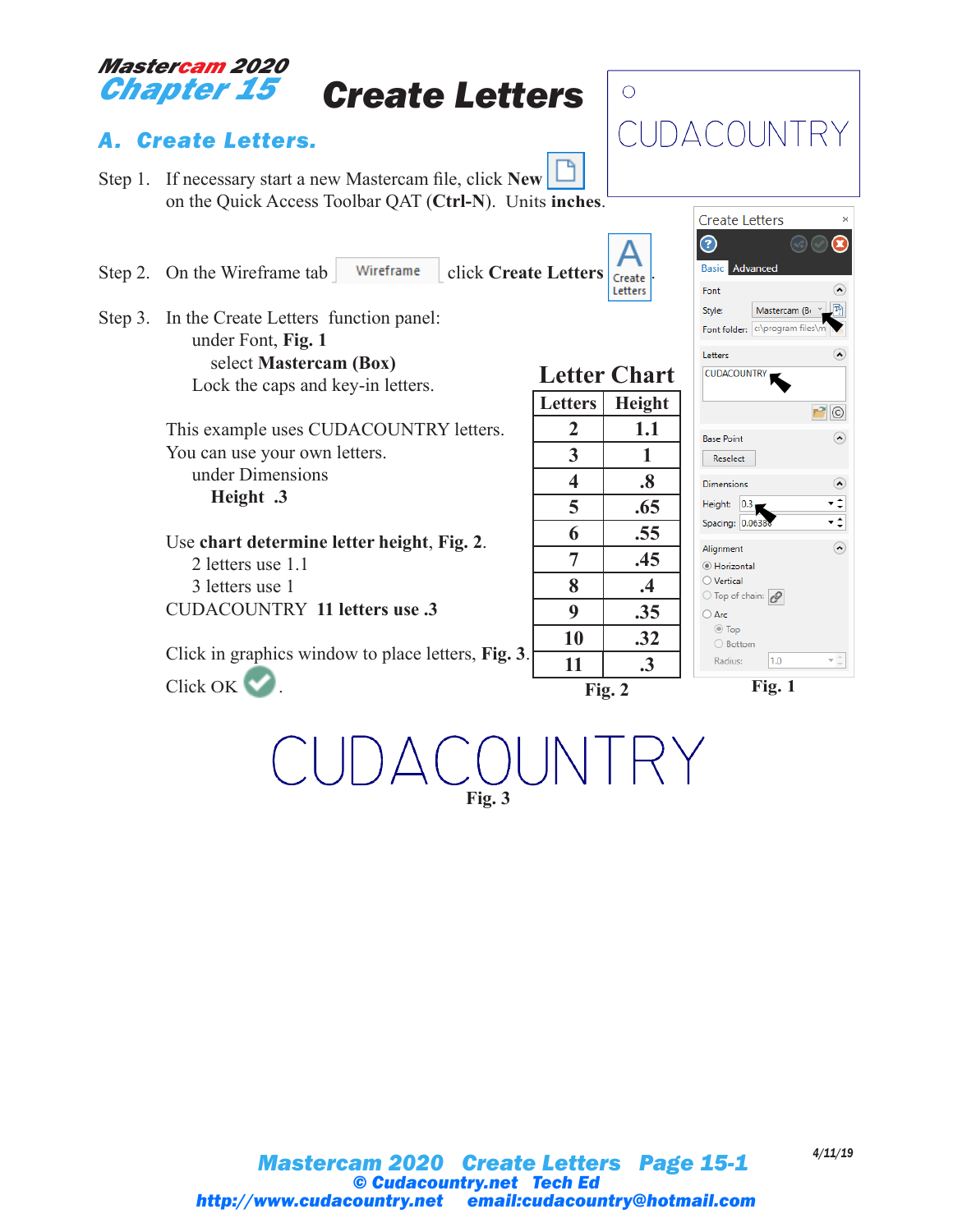### *B. Create Bounding Box.*



#### *C. Save As "LETTERS"*

Step 1. Click **Save As**  $\left|\frac{1}{\sqrt{n}}\right|$  (Ctrl-Shift-S) on the Quick Access Toolbar QAT.

Step 2. Key-in **LETTERS** file name and press ENTER.